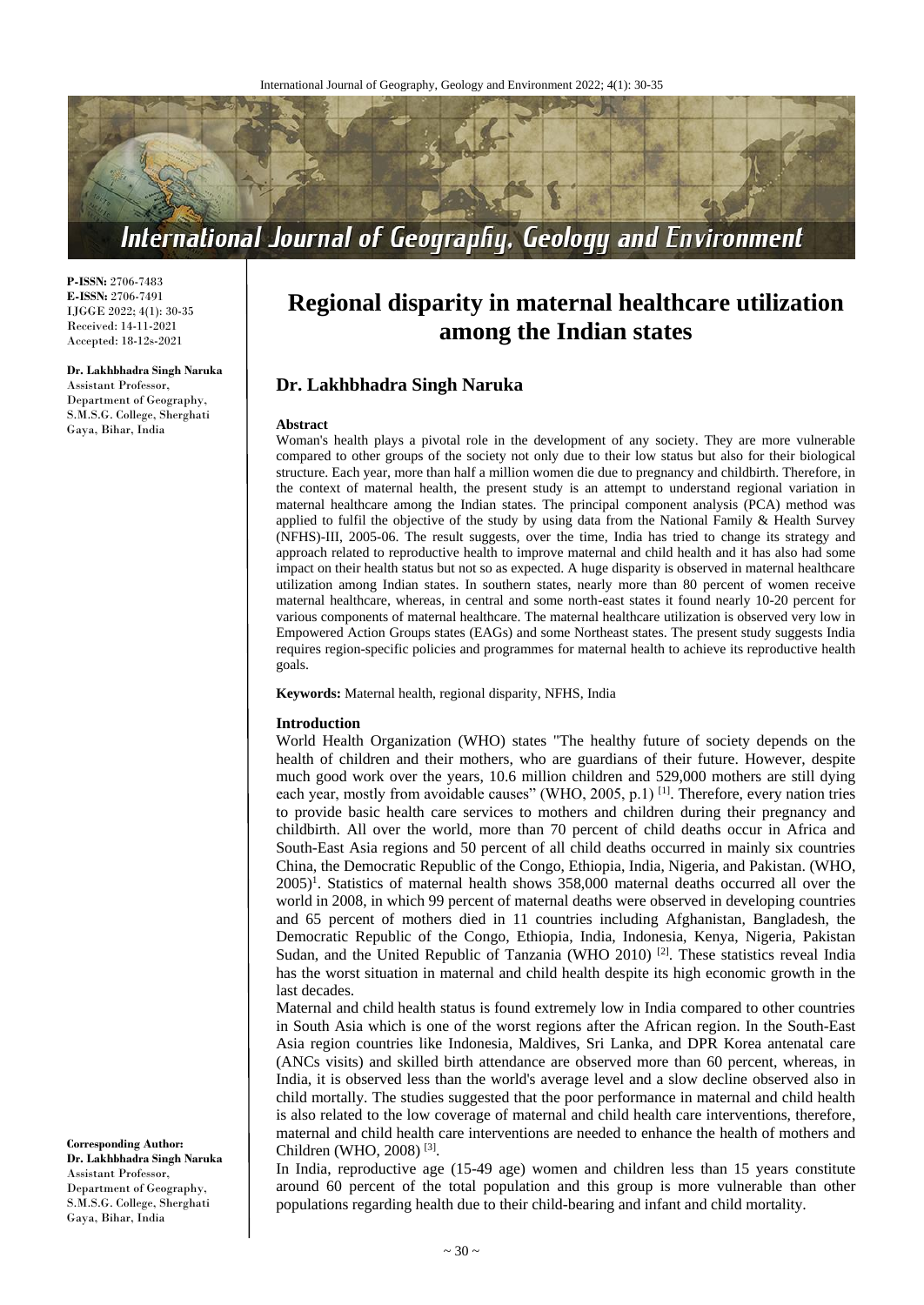To overcome the health vulnerability among the woman and children, the government provides various maternal and child health care services during pregnancy and childbirth e.g. antenatal care, delivery care including trained birth attendance and facility to deliver their birth at health institutions and postnatal care with health check-ups, immunization, food supplement and counselling for health and treatment for diseases like diarrhoea fever and Acute Respiratory Inflictions (ARIs) to both children and mothers through the health programmes and policies. But in India, maternal and child health status is still not at a satisfactory level. Table 1 exhibits India's progress to achieve its Reproductive & Child Health (RCH) Targets and Millennium Development Goals (MDGs) related to maternal and child health and it shows that infant and child mortality are still very high as compared to its RCH and MDGs Targets. According to RCH-II programme goals, maternal mortality should be 100 per 100000 live births by 2010 but it is observed 212 per 100000 live births.

**Table 1:** Maternal and Child Health Goals under RCH and MGD in India

| <b>Indicator</b>                   | Current<br><b>Status</b> | <b>RCH-II/ NRHM</b><br>2010 Targets | <b>MDGs</b><br>2015 Targets |
|------------------------------------|--------------------------|-------------------------------------|-----------------------------|
| <b>Infant Mortality</b>            | $50*$                    | $<$ 30                              | 28                          |
| <b>Neonatal Mortality</b>          | $34*$                    | ${}_{<} 20$                         | ${}_{< 20}$                 |
| Under 5 Mortality                  | $64*$                    |                                     | < 42                        |
| <b>Maternal Mortality</b><br>Ratio | $212$ <sup>#</sup>       | 100                                 | < 100                       |

**Source**:**\*** RGI, 2009 [14] & # RGI 2011 [15] .

Maternal and child health is determined not only by socioeconomic, demographic and environmental factors such as income, employment, social status, education, individual behaviour, housing, and living conditions (Basu, & Basu, 1991; Navaneetham, & Dharmalingam, 2002)<sup>[4, 5]</sup> but, it also depends on supply-side factors such as availability, accessibility, and quality of healthcare system and effectiveness of healthcare services to improve the health (Caldwell, 1986; Fosu, 1994)  $[6, 7]$ . According to NFHS  $(2005-06)$  <sup>[8]</sup>, only 51 percent of mothers receive three antenatal check-ups during their pregnancy and merely 39 percent of mothers deliver their birth at a health facility and 48 percent of deliveries are assisted by trained health personnel and only 42 percent of mothers receive postpartum care within two months of their delivery. Only 43.5 percent of children are observed to be fully vaccinated against the six preventable diseases. The low utilization of maternal and child healthcare services is one of the most important reasons which contribute to high mother's and children's deaths. Therefore, a study of maternal healthcare utilization plays a crucial role to achieve the reproductive health's goal, and the present study is an attempt to see the regional variation in maternal healthcare utilization in India. This study will try to investigate how Indian states are performing in maternal healthcare utilization.

#### **Data and Methods**

The present study is based on the data of the National Family and Health Survey (NFHS)–III (2005-06). The NFHS is a large scale sample survey which was conducted in 2005-06 by the International Institute for Population Sciences (IIPS) with the support of the Government of India and provides information's on various issues such as mortality, fertility and family planning, reproductive health, nutrition, maternal and child health care, and high-risk sexual diseases such as HIV-AIDS, etc. along with the socio-cultural-economic and demographic characteristics of man & women who belongs to their reproductive age.

In study, we analysed the data for the most recent births of women aged 15-49 for maternal health care components such as antenatal care, institutional delivery, and safe delivery and postnatal health check-ups during the five-year preceding the survey. Principal Component Analysis (PCA) has been applied to see the regional variation in maternal healthcare utilization among the Indian states. By using the PCA, a composite index of maternal health care utilization is constructed based on maternal health care components mainly antenatal visits, received of Tetanus Taxoid Injections (TTI) and Iron Folic and Acid (IFA) tablets, institutional delivery, safe delivery, and postnatal check-ups. A principal component is a linear combination of weighted observed variables and components are calculated after a sum of all weighted variables. The score for the first component is calculated through the following formula in principal component analysis-

$$
c_{1}\equiv b_{11}(X_{1})+b_{12}\left(X_{2}\right)+\dots\dots\dots\dots b_{1p}\left(X_{p}\right)
$$

Where

 $C<sub>1</sub>$ :The subject's score on principal component 1 (the first component)

**: Weight for observed variable p, as used in creating** principal component 1

 $X_p$ : The subject's score on observed variable p.

After calculating the score, we categorized all states according to their ranks based on score and assess the maternal health care utilization for all Indian states to see the regional variation in Indian states.

#### **Trends in Maternal Health Care in Indi**

Figure 1 shows the trends in maternal health care utilization. All the components of maternal health care have increased over time. In antenatal visits, the growth is negligible through the NFHS-1 to NFHS-2, whereas in 2005-06 around 50 percent of women visited three and more times a health facility for antenatal care during their pregnancy period. A significant improvement has been observed in receiving Tetanus Toxoid Injection (TTI) by pregnant women over time.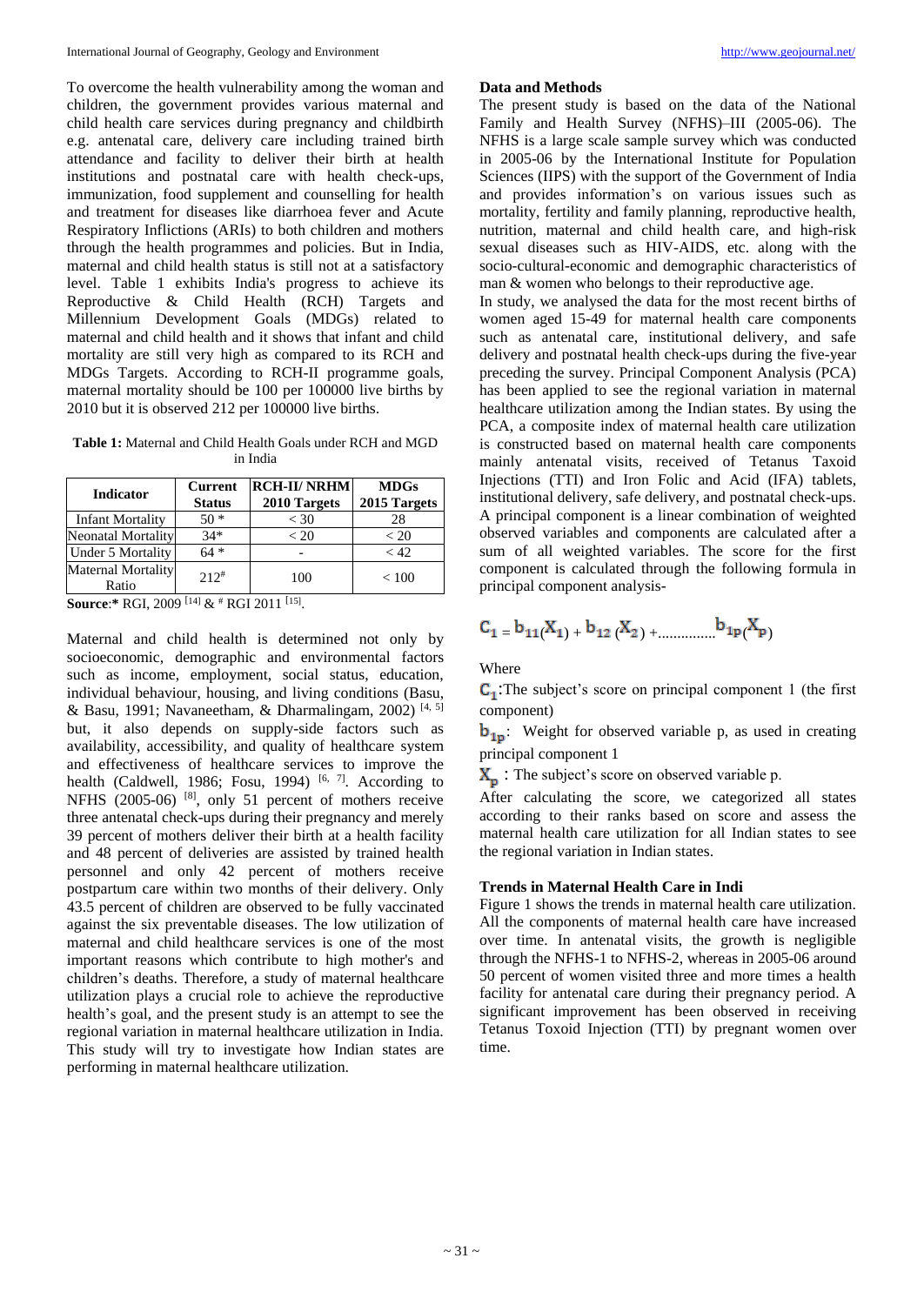

**Fig 1:** Trend in Maternal Health Care Utilization in India (%)

In 1992-03 only 55 percent of women received TTI at least two times, whereas, in 1998-99 and 2005-06 it was increased to 67 percent and 76 percent respectively. Taking Iron and Folic Acid tablets during pregnancy is also important because during the pregnancy most of the mothers suffered from iron anaemia. A substantial growth observes in providing the Iron and Folic Acid (IFA) tablets to the pregnant woman. In 1992-93 only 50 percent of pregnant women received IFA tablets whereas, in 2005-06, around 65 percent of women received IFA tablets. But only giving IFA tablets to pregnant women is not important. They should take this tablet for 90 days to avoid Iron and Anaemia Deficiency. According to NFHS-3 (2005-06), only 22.3 percent of pregnant women took these IFA tablets for more than 90 days. It shows a very few proportions of pregnant women consume the IFA when requires. Similarly, in delivery care, only 26 percent of children were delivered in health institutes in 1992-93, but these numbers have reached 41 percent in 2005-06. Whereas in the case of safe delivery, in 1992-93, only 35 percent of births were assisted in delivery by health personnel, while, around 50 percent of childbirths were attended by trained health personnel during the delivery in 2005-06. It shows. in India, still nearly 50 percent of babies are delivered at homes which increases the possibility of neonatal deaths among children.

Result suggests that after 1992-93, there is substantial improvement in all the components of maternal healthcare except the antenatal visits. India changed its strategy and the approach of maternal health over time and in 1994, after the Internal Conference on Population and Development (ICPD) India adopted the reproductive child approach to improve reproductive and child health. This improvement in maternal healthcare utilization is the result of India's progress of maternal and child healthcare programmes but results are still not as satisfactory as required. India still needs to go for a mile to achieve the goals of maternal and child health.

## **Regional disparity in Maternal Healthcare in India**

The utilization of various maternal health care components among the Indian states is presented in Table-2 and figure-2. Table-2 shows for antenatal visits, the highest position is occupied by Kerala with 98.98 percent which is followed by Tamil Nadu, Goa, and Andhra Pradesh with 96.15 percent, 95.45 percent, and 85.92 percent respectively. Similarly, for the other antenatal care indicators such as received Iron and Folic Acid (IFA) tablets and Tetanus Toxoid Injections (TTI), these southern states occupy the highest position. It shows that southern states are leading in antenatal care. One interesting fact also observed that TTI and

| <b>State</b>     |       |       | ANC visits 3 Received TTI 2 Received IFA Tablet Institutional                                                      |       | Safe  | <b>Postnatal check-up Factors</b> |          | Rank                          |
|------------------|-------|-------|--------------------------------------------------------------------------------------------------------------------|-------|-------|-----------------------------------|----------|-------------------------------|
|                  |       |       | and more $(\%)$ and more $(\%)$   90 day and more $(\%)$   Delivery $(\%)$   Delivery $(\%)$   after birth* $(\%)$ |       |       |                                   |          | Score lin MHC Utilization     |
| Kerala           | 98.98 | 91.42 | 86.87                                                                                                              | 99.40 | 99.52 | 90.95                             | 2.240    |                               |
| Goa              | 95.45 | 90.48 | 71.43                                                                                                              | 93.18 | 95.45 | 88.10                             | 1.965    | $\mathfrak{D}_{\mathfrak{p}}$ |
| Tamil Nadu       | 96.15 | 96.34 | 42.65                                                                                                              | 88.55 | 91.45 | 91.70                             | 1.729    |                               |
| Andhra Pradesh   | 85.92 | 88.48 | 41.91                                                                                                              | 64.65 | 75.32 | 75.27                             | 1.039    | 4                             |
| Karnataka        | 80.44 | 80.68 | 40.03                                                                                                              | 67.04 | 71.57 | 68.21                             | 0.854    | 5                             |
| Maharashtra      | 76.52 | 87.20 | 32.82                                                                                                              | 67.29 | 71.71 | 65.70                             | 0.768    | 6                             |
| Delhi            | 76.39 | 91.05 | 43.77                                                                                                              | 62.92 | 68.41 | 62.30                             | 0.762    | $\mathbf{r}$                  |
| Punjab           | 75.83 | 85.46 | 28.70                                                                                                              | 54.67 | 70.87 | 64.53                             | 0.576    | 8                             |
| Gujarat          | 67.97 | 80.73 | 37.40                                                                                                              | 56.86 | 67.48 | 62.05                             | 0.517    | 9                             |
| Jammu & Kashmir  | 74.01 | 81.65 | 29.45                                                                                                              | 52.89 | 58.97 | 52.45                             | 0.298    | 10                            |
| Sikkim           | 70.00 | 80.00 | 40.00                                                                                                              | 50.00 | 55.00 | 55.56                             | 0.297    | 11                            |
| Mizoram          | 59.46 | 52.78 | 25.71                                                                                                              | 62.16 | 67.57 | 54.29                             | 0.188    | 12                            |
| Manipur          | 69.32 | 79.55 | 13.79                                                                                                              | 50.00 | 63.64 | 50.57                             | 0.119    | 13                            |
| Himachal Pradesh | 64.57 | 74.71 | 40.59                                                                                                              | 44.20 | 49.44 | 51.69                             | 0.076    | 14                            |
| Haryana          | 60.08 | 84.06 | 27.00                                                                                                              | 38.83 | 53.19 | 58.04                             | 0.026    | 15                            |
| West Bengal      | 62.21 | 90.94 | 26.46                                                                                                              | 44.08 | 49.81 | 45.42                             | $-0.035$ | 16                            |

**Table 2:** Maternal Healthcare (MHC) Utilization among Indian States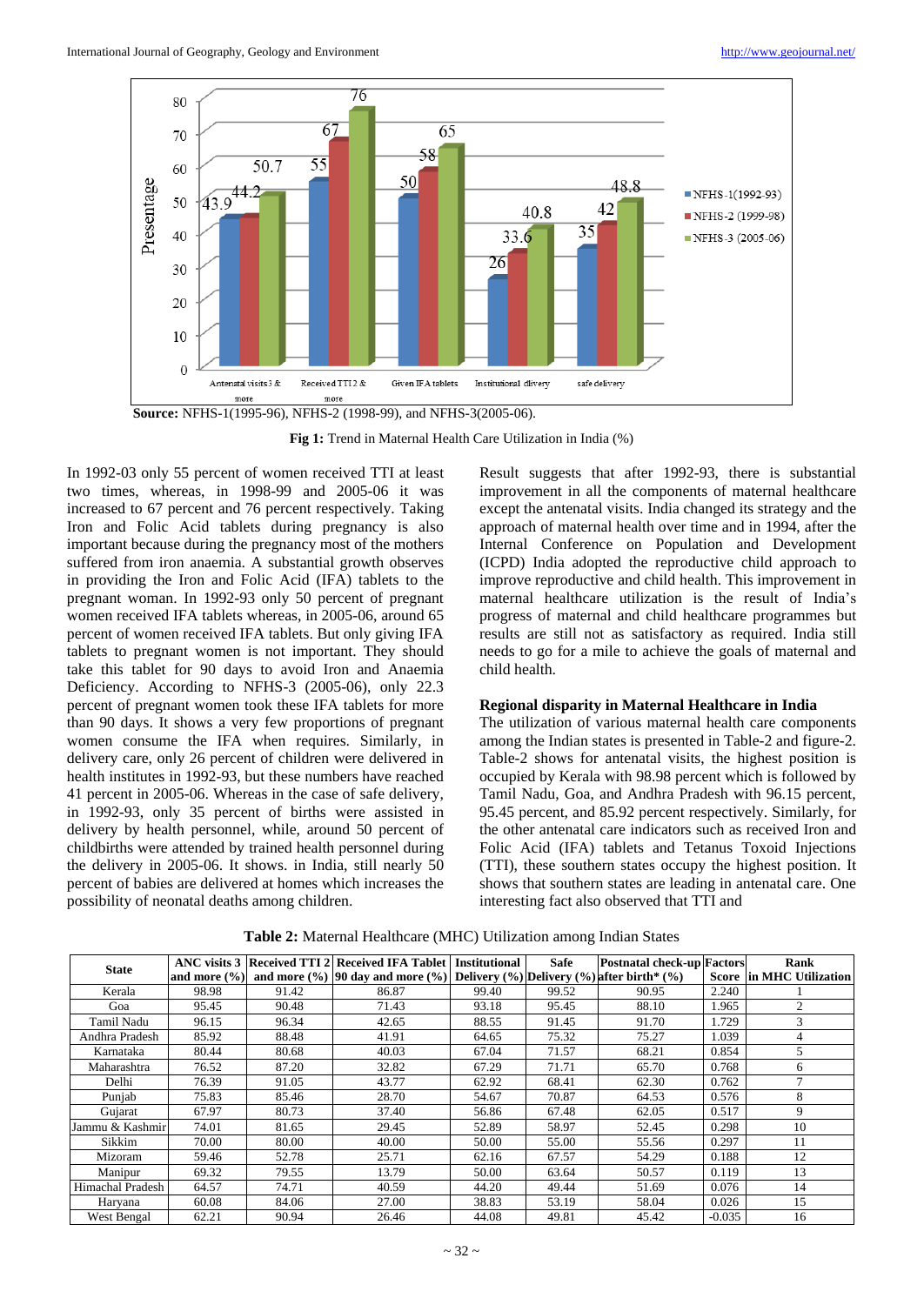| Orissa            | 62.10 | 83.76 | 35.27 | 37.47 | 46.48 | 42.29 | $-0.132$ | 17 |
|-------------------|-------|-------|-------|-------|-------|-------|----------|----|
| Tripura           | 60.47 | 75.78 | 18.55 | 50.00 | 52.31 | 36.59 | $-0.193$ | 18 |
| Uttaranchal       | 47.16 | 69.05 | 26.99 | 34.46 | 40.88 | 36.52 | $-0.547$ | 19 |
| Chhattisgarh      | 54.35 | 74.94 | 20.98 | 14.80 | 43.35 | 38.00 | $-0.652$ | 20 |
| Meghalaya         | 54.10 | 52.03 | 18.26 | 32.52 | 34.96 | 34.17 | $-0.723$ | 21 |
| Rajasthan         | 41.17 | 65.31 | 13.26 | 31.75 | 44.26 | 32.48 | $-0.762$ | 22 |
| Madhya Pradesh.   | 40.81 | 70.74 | 12.51 | 28.82 | 36.14 | 35.33 | $-0.819$ | 23 |
| Assam             | 39.91 | 67.38 | 16.76 | 24.93 | 33.99 | 17.09 | $-1.053$ | 24 |
| Arunachal Pradesh | 37.21 | 40.00 | 11.36 | 31.11 | 33.33 | 24.44 | $-1.122$ | 25 |
| Jharkhand         | 36.10 | 67.98 | 14.31 | 19.58 | 29.86 | 19.75 | $-1.176$ | 26 |
| Bihar             | 17.05 | 73.36 | 9.83  | 20.87 | 31.10 | 18.00 | $-1.349$ | 27 |
| Uttar Pradesh     | 26.74 | 64.65 | 8.94  | 21.81 | 28.77 | 14.99 | $-1.359$ | 28 |
| Nagaland          | 32.20 | 50.85 | 3.45  | 13.56 | 28.33 | 11.86 | $-1.532$ | 29 |

Source: computed from NFHS-3 (2005-06) data. \* Postnatal check-ups are checks on the woman's health within 42 days of the birth.

IFA tablets indicators are observed high in states which mostly have higher antenatal visits by mothers. More than 75 percent of antenatal visits are found in Maharashtra, Delhi, and Punjab. The lowest antenatal visits are observed in Bihar, followed by Uttar Pradesh with 17.1 percent and 26.7 percent. In about to the receiving TTI, more than 80 percent is observed in 14 states in which southern states are in the leading position. One interesting thing related to receiving TTI is that women have received more than 50 percent Tetanus Toxid Injection during the pregnancy in all states except Arunachal Pradesh where only 40 percent of women received TTI during pregnancy. There are only two states, Kerala and Goa, where more than 70 percent of women received IFA tablets and there are 11 states in which women have received less than 20 percent IFA tablets during their pregnancy, in which the lowest IFA tablets were received by women in Nagaland followed by the Uttar Pradesh and Bihar by 3.45 percent, 8.94 percent, and 9.83 percent respectively whereas other states come under moderate position in case of receiving IFA tablets.



**Fig 2:** Maternal Health Care Components by States, India (%)

In southern Indian states e.g., Kerala, Goa, and Tamil Nadu more than 80 percent of births are delivered in health institutes, whereas, in Kerala, more than 99 percent of births are delivered in health facilities and attended by the health personnel. In all these states, including Andhra Pradesh 75 percent of deliveries are found safe. It means, in these states more than 75 percent of deliveries are assisted by trained health personnel. Whereas, in states Nagaland, Chhattisgarh, Jharkhand, Bihar, Uttar Pradesh, and Assam less than 25 percent of births are delivered in a health facility. Nagaland, Uttar Pradesh, and Jharkhand observed the lowest safe delivery as they accounted for only 28.33 percent, 28.37

percent, and 29.86 percent respectively. These are the states which mostly have high maternal mortality as compared to other states.

In the case of postnatal care (PNC), southern states Kerala, Tamil Nadu, and Goa performed well, where 80 percent of mothers obtained postnatal health check-ups. While, in Nagaland, Uttar Pradesh, Assam, Bihar, and Jharkhand only less than 20 percent of mothers receive postnatal check-ups. In Nagaland, only 12 percent of women received postnatal check-ups after their delivery. All other states stand around between 20-80 percent, where mothers obtained health check-ups after their childbirth.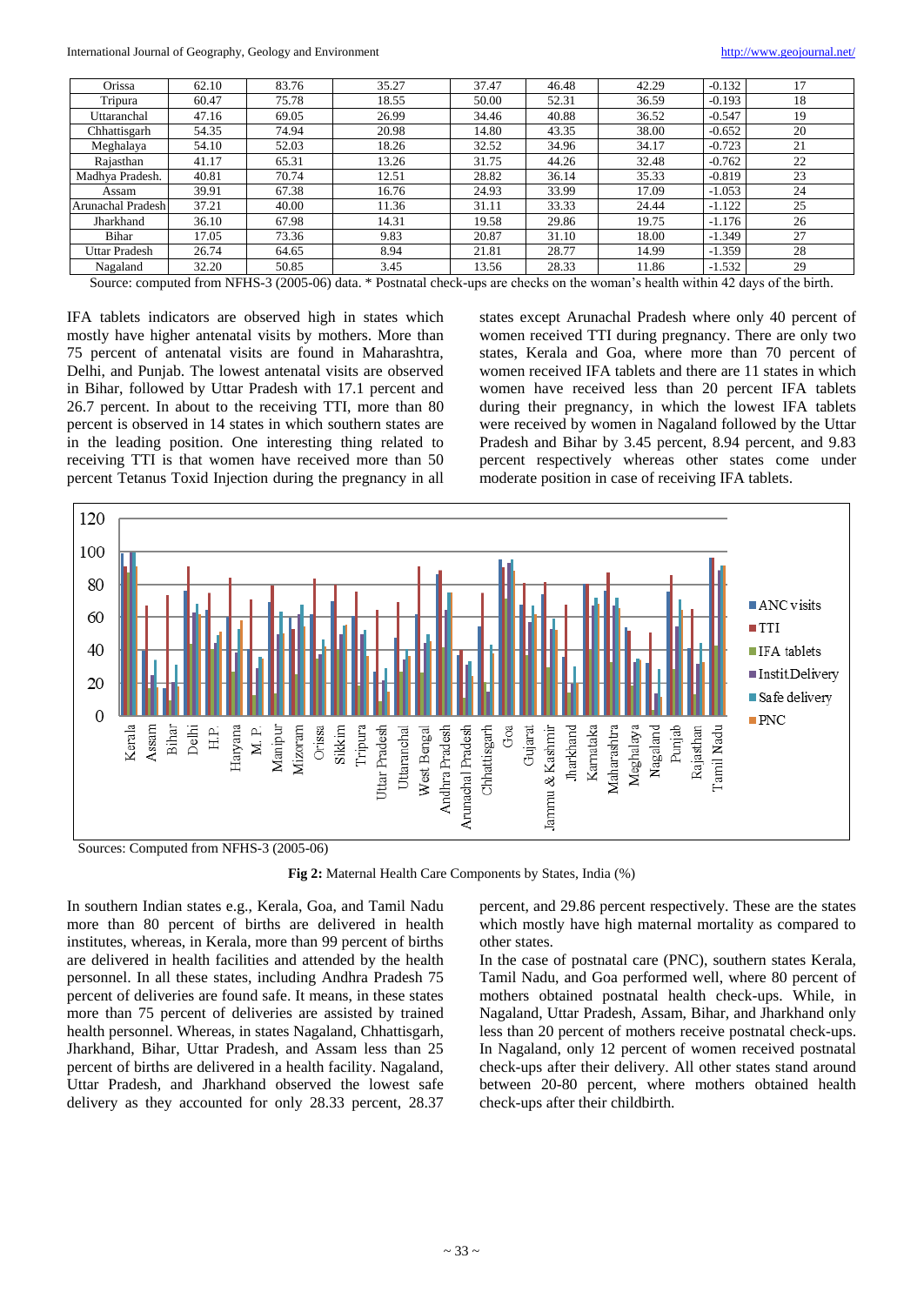

| <b>Maternal Healthcare Utilization</b> | <b>States</b>                                                                                  |
|----------------------------------------|------------------------------------------------------------------------------------------------|
| Very High                              | Kerala, Goa, Tamil Nadu, and Andhra Pradesh                                                    |
| High                                   | Karnataka, Maharashtra, Delhi, and Punjab                                                      |
| Medium                                 | Gujarat, Jammu and Kashmir, Sikkim, and Mizoram                                                |
| Low                                    | Manipur, Himachal Pradesh, Haryana, and West Bengal.                                           |
| Very Low                               | Empowered Action Group states (EAGs) and other the North East States Tripura Meghalaya, Assam, |
|                                        | Arunachal Pradesh, and Nagaland.                                                               |



**Fig 2:** Maternal healthcare utilization among in Indian states

The principal components analysis (PCA) result provides a merged picture of maternal healthcare utilization for all Indian states. Results suggest that the first rank in maternal health care utilization is obtained by Kerala which is followed by Goa Tamil Nadu and Andhra Pradesh. Thus, these southern states have very high maternal healthcare utilization. This could be associated with their high socioeconomic development. For example, Kerala has a